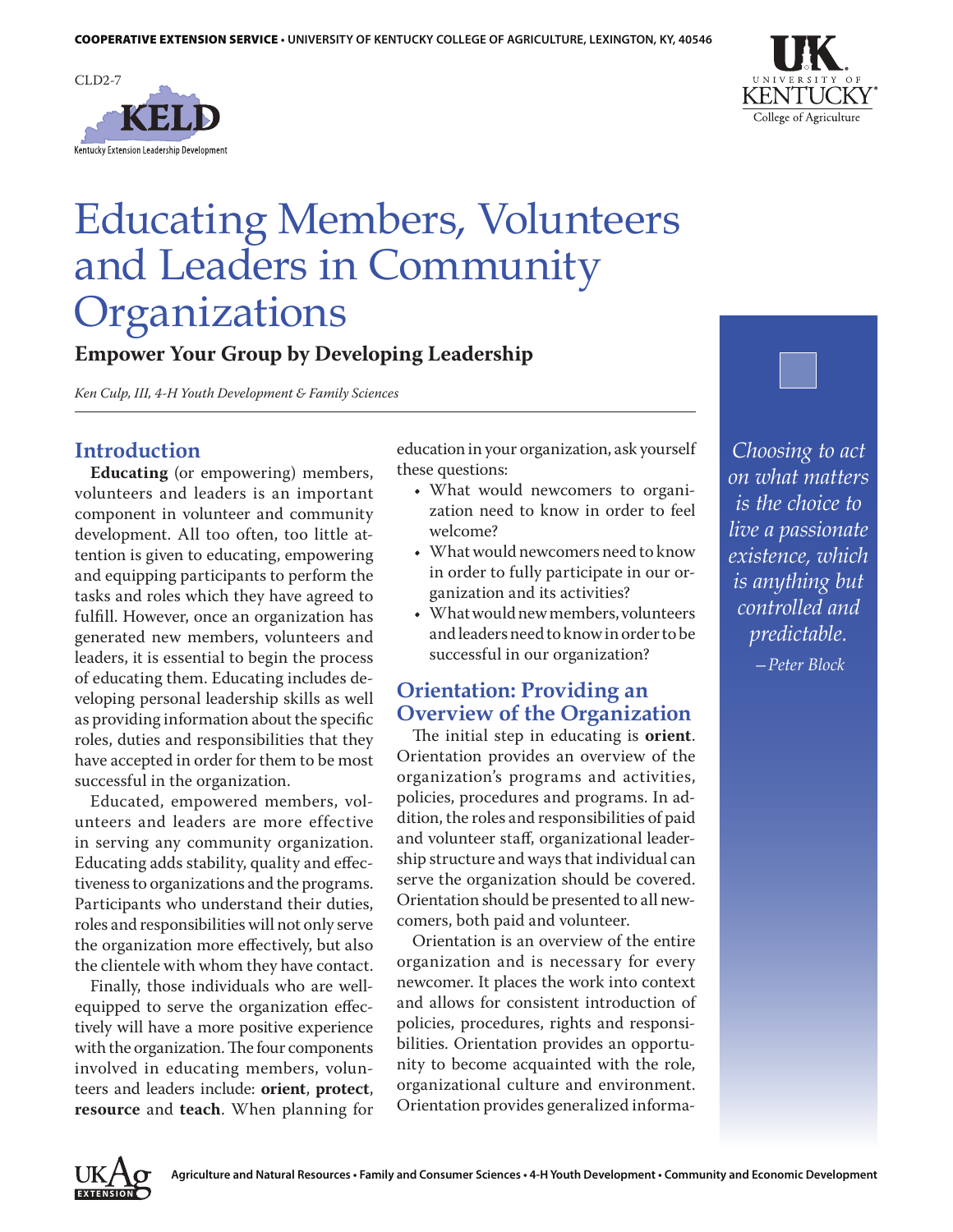*Shared leadership is less like an orchestra, where the conductor is always in charge, and more like a jazz band, where leadership is passed around, depending on what the music demands at the moment and who feels most moved by the spirit to express the music. —Schlechy*

tion and a big picture profile of the organization and its programs.

People generally come to their new role with varying levels of knowledge about the organization and its programs. An effective orientation program introduces newcomers to the organization as a whole and to their specific job responsibilities. Orientation can be beneficial in assuring that individuals have accurate information regarding the organization's purpose, programs, policies and expectations.

When planning for orientation, the program coordinator should consider the questions:

- What would someone need to know to feel comfortable and competent in serving in this position?
- What information should new members, volunteers and leaders know about our organization?

The answer to these question should lead the program coordinator to design an effective volunteer development program, the initial step of which is orientation.

An effective orientation program enables individuals to more effectively represent the organization and provides them with the resources necessary to conduct their service activities. Volunteers often assume roles with a public profile on behalf of a community organization. Clientele who participate in and benefit from participation in programs administered by community organizations often have their greatest contact with volunteers, leaders and members. Informed volunteers will represent the organization positively, carry out their responsibilities effectively and possess a positive attitude toward the organization for which they are volunteering.

Orientation may be presented in a variety of ways. These include a personalized, individual conversation, in groups in a classroom setting, on-line, or as a takehome information packet. Ideally, orientation should include a tour of the facilities, a program inventory and a list of available resources. Finally, everyone should understand how the role of members, volunteers and leaders contribute to the workings and productivity of the organization.

## **Protection: Reducing Liability by Managing Risk**

Following orientation, volunteers, leaders and members enter the **protecting** phase. During the protecting phase, volunteers learn about risk management strategies such as appropriate and acceptable behaviors, conflict resolution, personal liability and confidentiality issues.

Public officials face a variety of liability lawsuits that have contributed to skyrocketing insurance costs. For many communities, these costs forced them to seek other forms of liability coverage, close parks, or remove playground equipment. The same exposure to risk holds true for many community organizations. Risk management education for members, volunteers and leaders includes explaining the concept of risk management, developing an awareness of potential liabilities and alternative methods of insuring losses and developing procedures to minimize liabilities.

In today's service arena, an overview of protection standards and risk management strategies are essential for volunteers, leaders and members. Individual members, volunteers and leaders should be protected from potentially dangerous or embarrassing situations and from individuals who might want to discredit them or do them harm. This information is presented during the protecting phase. To assist in determining how best to protect members, volunteers and leaders from assuming liability and encountering risk situations, consider the following questions:

- In what ways could the organization protect our members, volunteers and leaders?
- • What specific types of activities will result in risky situations?
- • How can these risky situations be avoided or addressed?
- • What types of behaviors are acceptable for members, volunteers and leaders?
- • What types of behaviors are most likely to result in a risky situation and how can they be avoided or dealt with?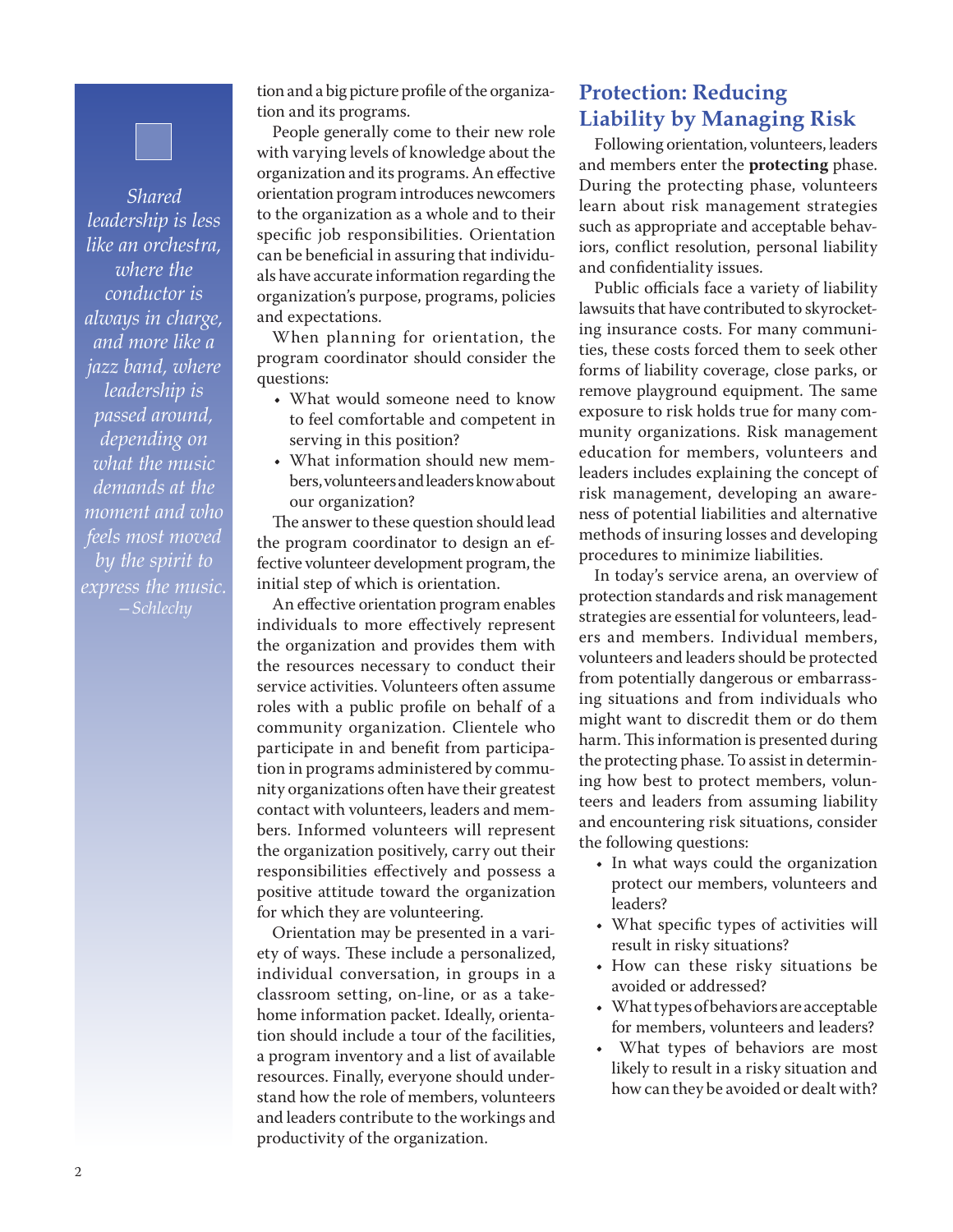# *Without guidance, volunteers can waiver from satisfactorily completing their job task and feel frustrated.*

### **Resourcing: Providing Information, Materials and Facilities**

The **resourcing** phase in this category includes providing individuals with the resources necessary for them to complete their leadership, membership and volunteer service duties. These can include human resources (identifying other individuals who can provide support, skills, or services), educational resources such as curricula, and materials, financial resources such as the identification of sources of funding, budgetary guidelines, and fund-raising strategies and technological resources such as computers, software packages, internet access, wireless service, etc.

Leaders, members and volunteers should not be expected to provide their own personal resources in order to serve the community organization. The organization should provide the resources necessary to perform the duties and responsibilities of the role. Additionally, these resources should be current, up-to-date, easily accessible and ready to use.

To successfully plan for resourcing, the program coordinator should consider the following questions:

- • What resources will individuals need in order to gain the most from this experience and their relationship with the organization?
- • What are the most effective ways to make these resources available to those who need them?

### **Teaching: Developing the Skills Necessary to Serve the Organization**

Additional **teaching** or learning opportunities related to specific skills and knowledge can assist members, volunteers or leaders in carrying out their responsibilities. Additionally, teaching opportunities should be presented that will develop personal leadership skills. Education should be conducted in a variety of ways (individually, through group meetings, workshops or classes or on-line) and address multiple learning styles. One reason that contributes to volunteer turnover is insufficient learning opportunities. Without education, volunteers, members and leaders may not be able to perform their assigned tasks well.

People more effectively respond to any task they are given if they feel they understand the task and have been taught how to do it. This same concept applies to volunteers. Without guidance, volunteers can waiver from satisfactorily completing their job task and feel frustrated.

Volunteers, leaders and members recognize the importance and need for continual education about the program. The challenge is to use the most innovative teaching tools to reach them. One effective method of identifying and differentiating the educational needs of members, volunteers and leaders is to simply ask them:

• What do you need to know in order to more effectively serve the organization?

The program coordinator could use the KELD (Kentucky Extension Leadership Development) series as a list of topics to be offered.

### **Conclusion**

Educating members, volunteers, and leaders about their role in and service to the organization is beneficial to the community organization, but also its staff, clientele and the volunteers, leaders and members who serve it. Educating adds stability to organizations and enables and empowers its membership, leadership and volunteers to more effectively represent, lead and serve. Finally, well-informed volunteers, leaders and members represent the organization more positively and effectively in the community. They are therefore more likely to